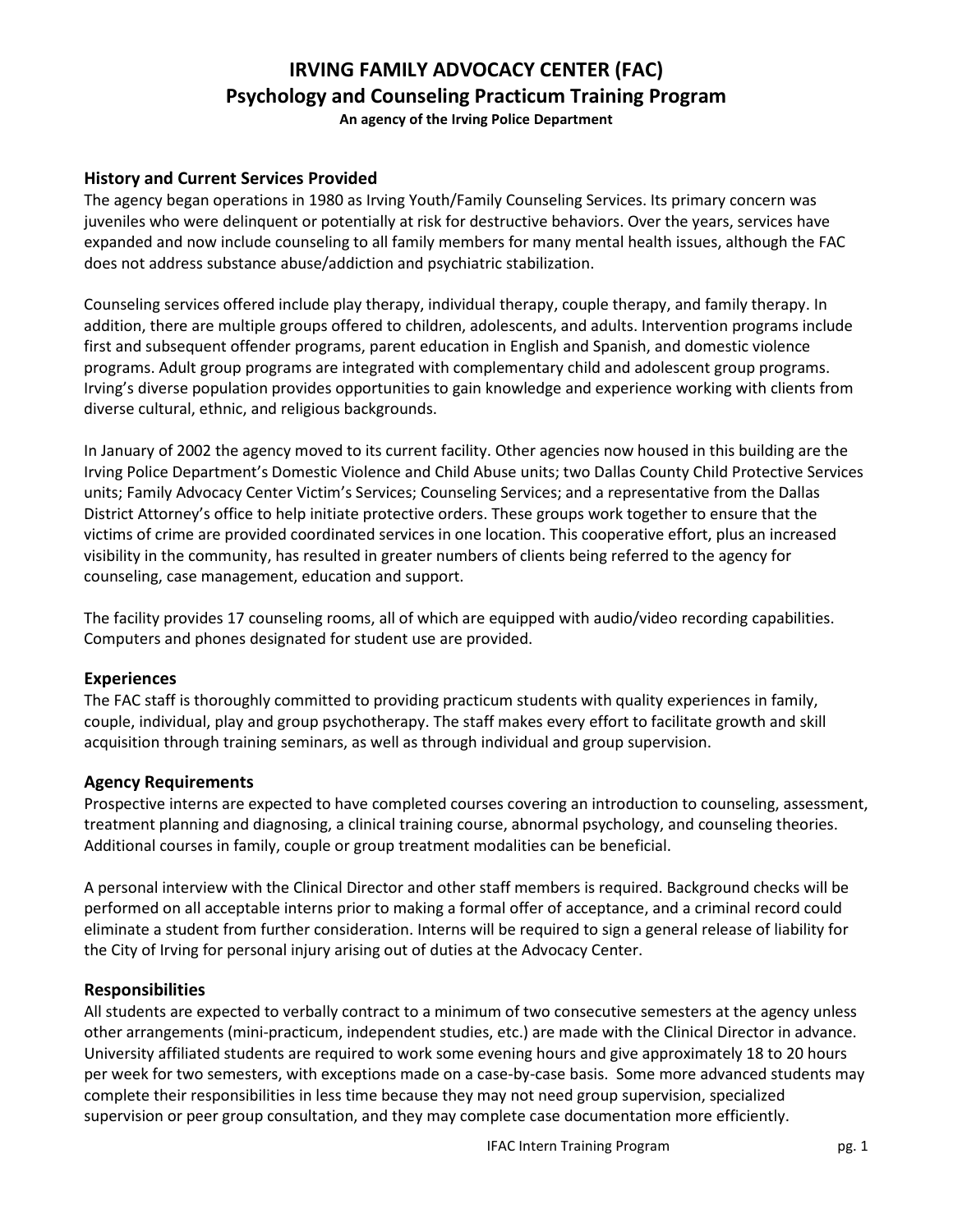## **IRVING FAMILY ADVOCACY CENTER (FAC) Psychology and Counseling Practicum Training Program**

**An agency of the Irving Police Department**

These on-site hours are primarily determined by your university requirements but may include:

- 1. Three hours in didactic training session on Fridays from 9 a.m. to noon.
- 2. One hour of one-on-one supervision per week (required) to be arranged with assigned agency supervisor (or more if needed).
- 3. One hour (optional) of group supervision per week.
- 4. Eight to ten hours per week of direct counseling in individual, play, couple, family, group modalities (groups count for two hours of direct contact time) and screening or diagnostic assessment.
- 5. Three to four hours of preparation, case documentation, and miscellaneous administrative work (this varies by students' level of skill and experience).
- 6. One hour (optional) specialized supervision as needed (e.g. play therapy, family violence, sexual abuse).

Students are expected to complete the trainings offered by this agency in order to meet the needs of its client population. Examples of such training are:

- 1. Trauma Informed Care
- 2. Conceptualization and Treatment Planning
- 3. Play therapy
- 4. Trauma Focused CBT / Child Abuse
- 5. Interventions with Suicidal Clients
- 6. Working with Teens
- 7. Treatment of Domestic Violence
- 8. Parenting

#### **Agency Hours**

The agency is open for business from 8 a.m. to 8 p.m. Monday through Thursday and 8 a.m. to 5 p.m. on Friday.

#### **Contact**

Melissa Harrison, MA, LPC-S, Clinical Director [mharrison@cityofirving.org](mailto:mharrison@cityofirving.org) (972) 721-6535

#### **Location**

Irving Family Advocacy Center Irving Police Department 600 W. Pioneer Irving, Texas 75061 Agency Telephone: (972) 721-6521

#### **Supervision Model**

As the Family Advocacy Center, we are tasked with conceptualizing our clients' cases within a family-oriented systemic framework. If a crime was committed or a person traumatized, it effects the entire family system. We work to staff our center with interns who are competent to provide services to the entire family. Some may have strengths in play therapy, couples, or family therapy, but we see our client as the family.